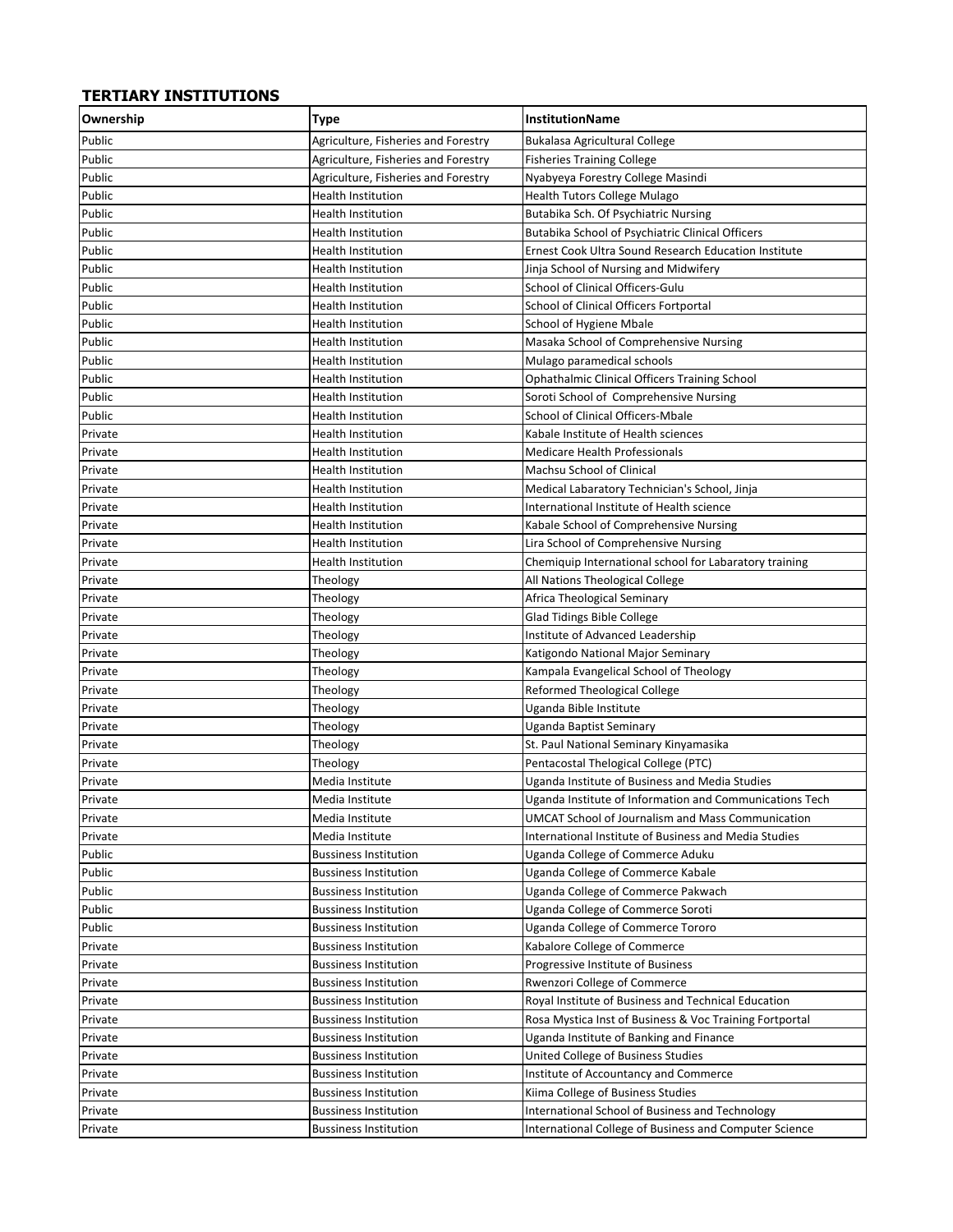| Private | <b>Bussiness Institution</b> | International Institute of Education Katwe                                                           |
|---------|------------------------------|------------------------------------------------------------------------------------------------------|
| Private | Bussiness Institution        | Mbarara Business Institute                                                                           |
| Private | Bussiness Institution        | Kampala College of Business                                                                          |
| Private | Bussiness Institution        | Kabarole College of Commerce                                                                         |
| Private | Bussiness Institution        | Kampala College of Commerce and Advanced Studies                                                     |
| Private | Bussiness Institution        | Kyotera College of Business Studies                                                                  |
| Private | Bussiness Institution        | Light Bureau of Accountany College                                                                   |
| Private | Bussiness Institution        | Mult-Tech Management Accountancy Programme                                                           |
| Private | Bussiness Institution        | Makerere Business Institute                                                                          |
| Private | Bussiness Institution        | Makerere College of Business and Computer Studies Rukungiri                                          |
| Private | <b>Bussiness Institution</b> | Maganjo Institute of Career Education                                                                |
| Private | <b>Bussiness Institution</b> | Nyamitanga College of Business Studies                                                               |
| Private | <b>Bussiness Institution</b> | Nakawa Institute of Business Studies                                                                 |
| Private | <b>Bussiness Institution</b> | UNITED COLLEGE OF BUSINESS STUDIES RUKUNGIRI                                                         |
| Private | <b>Bussiness Institution</b> | INSTITUTE OF BUSINESS STUDIES, TECHNOLOGY& AGRIC                                                     |
| Private | <b>Bussiness Institution</b> | YMCA College of Business Studies                                                                     |
| Private | <b>Bussiness Institution</b> | YWCA Training Institute                                                                              |
| Private | <b>Bussiness Institution</b> | Zenith Business College                                                                              |
| Private | <b>Bussiness Institution</b> | The College of Business Studies                                                                      |
| Private | <b>Bussiness Institution</b> | Tropical College of Commerce and Computer Studies                                                    |
| Private | <b>Bussiness Institution</b> | <b>Bridge Tutorial College</b>                                                                       |
| Private | <b>Bussiness Institution</b> | <b>Bethel Training Institute</b>                                                                     |
| Private | Bussiness Institution        | College of Business and Management Studies                                                           |
| Private | Bussiness Institution        | College of Business Studies Uganda                                                                   |
| Private | <b>Bussiness Institution</b> | Fortportal Institute of Commerce                                                                     |
| Private | Bussiness Institution        | Great Lakes Regional College                                                                         |
| Private | Bussiness Institution        | Higher Learning Institute of Business Masaka                                                         |
| Private | Bussiness Institution        | African College of Commerce                                                                          |
| Private | Bussiness Institution        | Aptech Computer Education Centre                                                                     |
|         |                              |                                                                                                      |
| Private | Bussiness Institution        | Ankole West Institute of Science and Technology                                                      |
| Private | Bussiness Institution        | Buganda Royal Institute of Business and Technical Education                                          |
| Private | <b>Bussiness Institution</b> | College of Professional Development                                                                  |
| Private | <b>Bussiness Institution</b> | Centre for Procurement Management                                                                    |
| Private | Bussiness Institution        | <b>Celak Vocational College</b>                                                                      |
| Private | Bussiness Institution        | Datamine Technical Business School                                                                   |
| Private | Bussiness Institution        |                                                                                                      |
| Private | Bussiness Institution        | Institute of Management Science and Technology<br>Management and Accontancy Training Company Limited |
| Private | <b>Bussiness Institution</b> | Nkokonjeru Institute of Management and Technology                                                    |
| Private | <b>Bussiness Institution</b> | Makerere International Inst of Env Devt & Practical Skills                                           |
| Private | <b>Bussiness Institution</b> | Skills Resource Centre                                                                               |
| Private | <b>Bussiness Institution</b> |                                                                                                      |
| Private | <b>Bussiness Institution</b> | <b>AICM Vocatraing Training College</b><br>St. Joseph Poly Technic Institute                         |
| Public  | Management Institution       | Management Training and Advisory Centre                                                              |
| Private | Management Institution       | Liberty College of Management and Journalism                                                         |
| Private | Management Institution       | Makerere Institute of Administrative Management                                                      |
| Private | Management Institution       | Mbarara Institute for Social Development                                                             |
| Private | Management Institution       | Makerere Institute of Management                                                                     |
| Private | Management Institution       | Makerere Institute for Social Development                                                            |
| Private | Management Institution       | Nile Institute of Management Studies Arua                                                            |
| Private | Management Institution       | Nile Management Training Centre                                                                      |
| Public  | Management Institution       | Nsamizi Training Institute of Social Devt                                                            |
| Private | Management Institution       | Visions Institute of Public Relations and Management                                                 |
| Private | Management Institution       | Rukungiri Institute of Management                                                                    |
| Private | Management Institution       | Bishop Magambo Counsellor Training Institute                                                         |
| Public  | NTC                          | National Teachers College Unyama                                                                     |
| Public  | NTC                          | National Teachers College Mubende                                                                    |
| Public  | <b>NTC</b>                   | National Teachers College Kabale                                                                     |